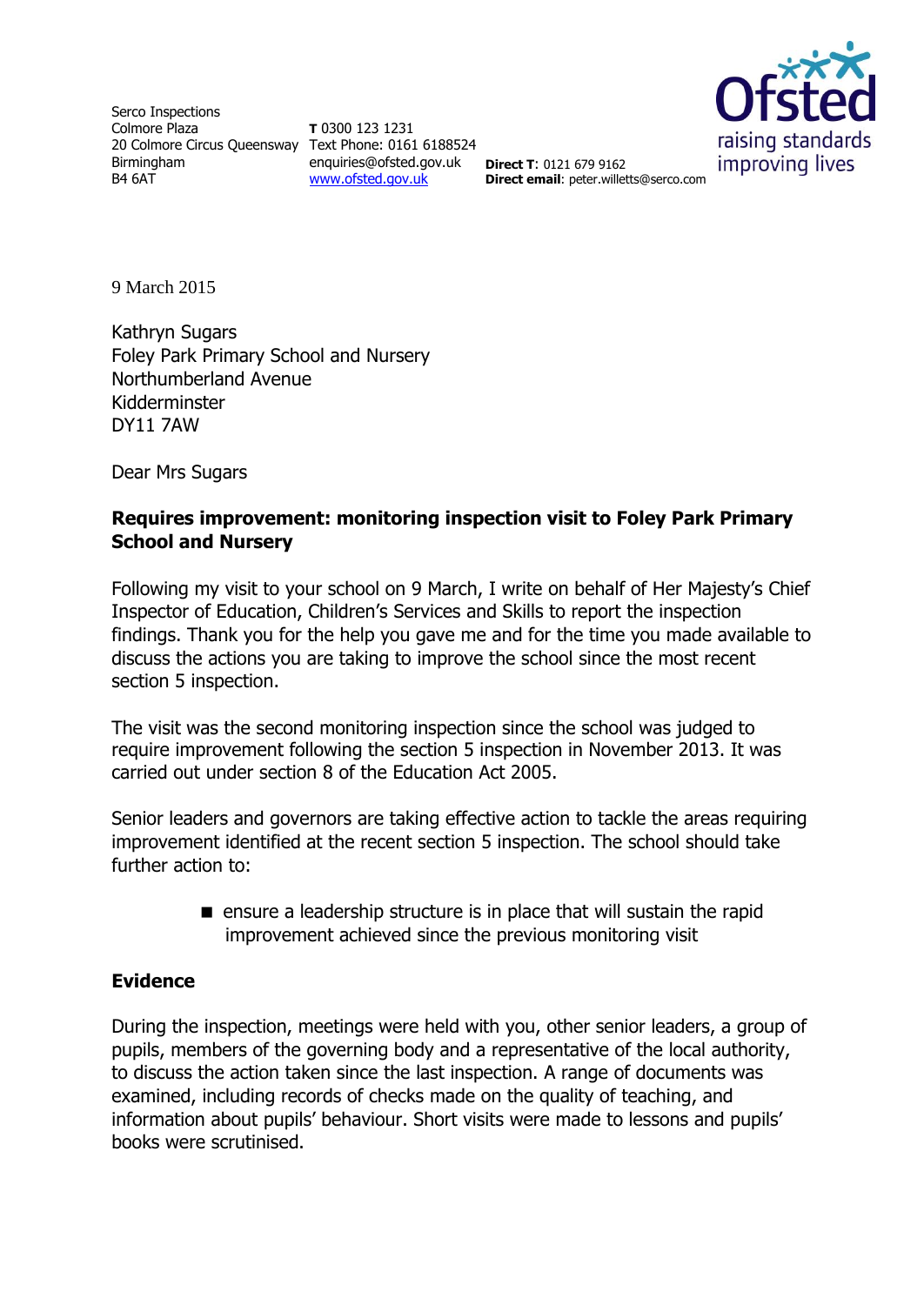

# **Context**

Since the previous monitoring visit, the deputy headteacher and three other teachers have left the school. Two teachers have joined and the senior leadership team has been temporarily restructured. A National Leader in Education (NLE) is providing leadership support. A member of her staff works in your school one day each week to support the temporary leadership team and to provided training and coaching for teachers.

## **Main findings**

You have shown drive and resilience in responding to the findings of the previous monitoring visit. You considered carefully the shortcomings in monitoring that were noted and have sharpened procedures considerably. Your expectations for what does (and does not) constitute effective adherence to agreed policies and practices have increased and your checks on the quality of teaching are more rigorous. The quality of teaching has improved as a result and pupils are making better progress. Pupils report that lessons are often now more interesting. One explained this by saying, 'Instead of just reading about what we are learning, we now actually do it.' This was seen around the school in the busy buzz of activity in many classes and the enthusiasm for learning shown by pupils in lessons.

Prior to the departure of the deputy headteacher, you and she had established improved systems for tracking pupils' achievement. These have led to much greater clarity about the strengths and weaknesses in teaching and have enabled governors to hold you to account more effectively. You have built impressively upon this process by using a wide range of information, in addition to data about pupils' attainment and progress, to inform judgements about the quality of teaching. This includes evidence from pupils' books; visits to lessons; analysis of records relating to pupils' behaviour and the views of pupils themselves. You effectively draw together this breadth of evidence to form a detailed and accurate picture of teaching quality in each class. You use this information to provide support and additional challenge where it is needed.

You have been judicial in your use of external support, seeking and accessing only what you believe to be right to meet the needs of your school. The support you have chosen from other schools is, therefore, well focused. While some of this support is still very new, already there is evidence that it is making a difference to pupils' learning.

Since the deputy headteacher has left the school, you have distributed the responsibility for checking the quality of teaching more widely. The two 'phase leaders' (teachers responsible for early years/ Key Stage 1 and Key Stage 2 respectively), have quickly become established in these roles and are making an effective contribution to the increased pace of improvement. For example, one phase leader has identified there exists an imbalance in Key Stage 1 between the time